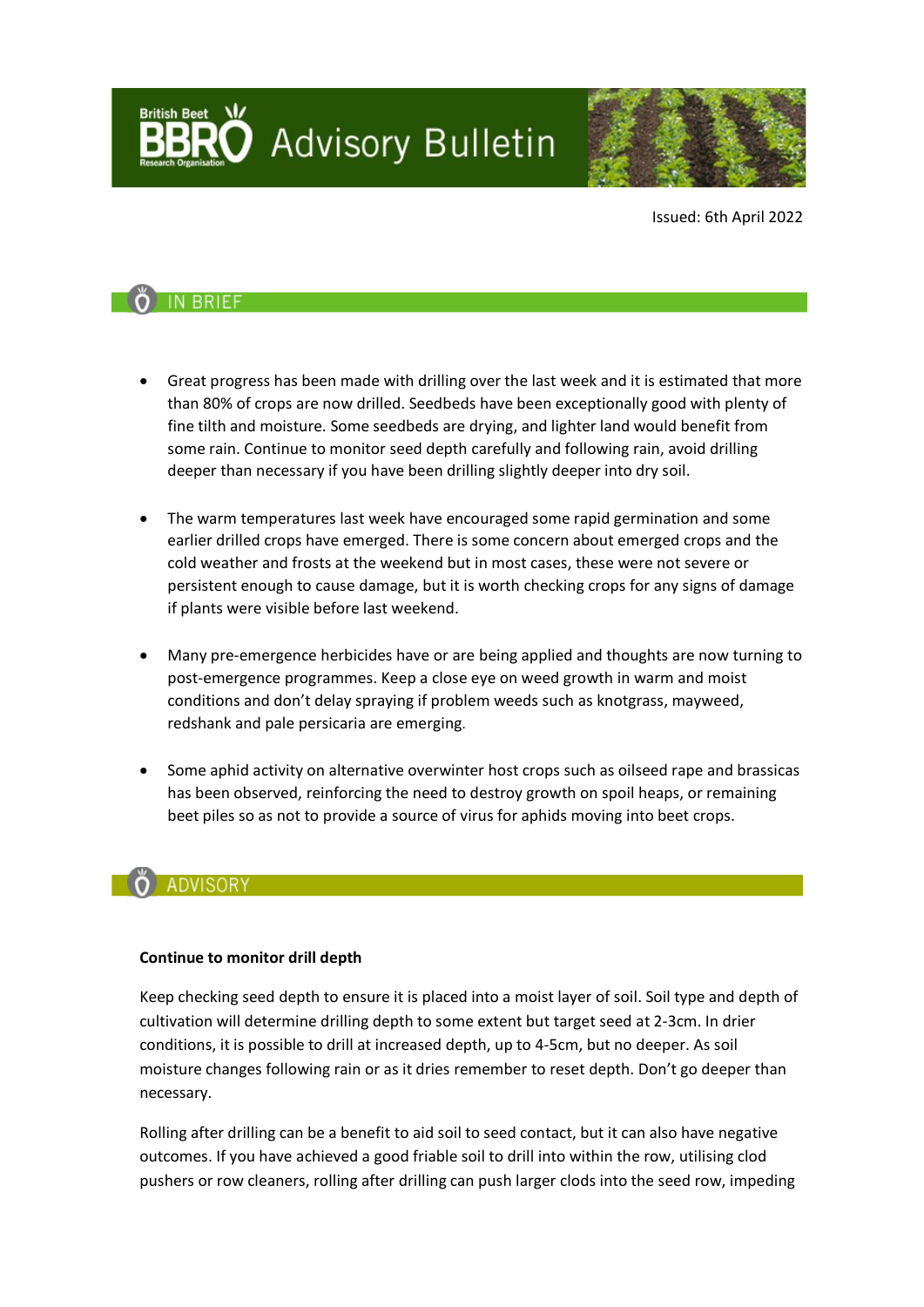germination and establishment even if it looks better visually. The decision to roll should be considered when setting up a drill, especially with the use of clod pushers or row cleaners.

On headlands or in stony soils, mouse damage has been reported. Rolling in these situations will help reduce this.

*Fig 1: Signs of recent mouse damage at a BBRO trial site*



#### **Check on seed germination and emergence**

The soil temperature graph below (courtesy of Germains) shows the large fluctuation in temperatures experienced over the last few weeks. This has encouraged rapid germination and emergence in some crops, but some recent frosts may be causing some concern. Check any crops which may have emerged or were close to emergence at the time of frost, especially lower lying or sheltered areas of the field. Any damage to seedlings will take several hours to show and will initially look like wilting before turning brown/black. Remember frost damage symptoms tend to stop at the soil surface as opposed to occurring deeper into the soil, the latter which may be indicative of root disease infection.



*Fig 2: Soil temperatures Bury St Edmunds (graph courtesy of Germains Seed Technology- Soil Temperature Guide on germains.com)*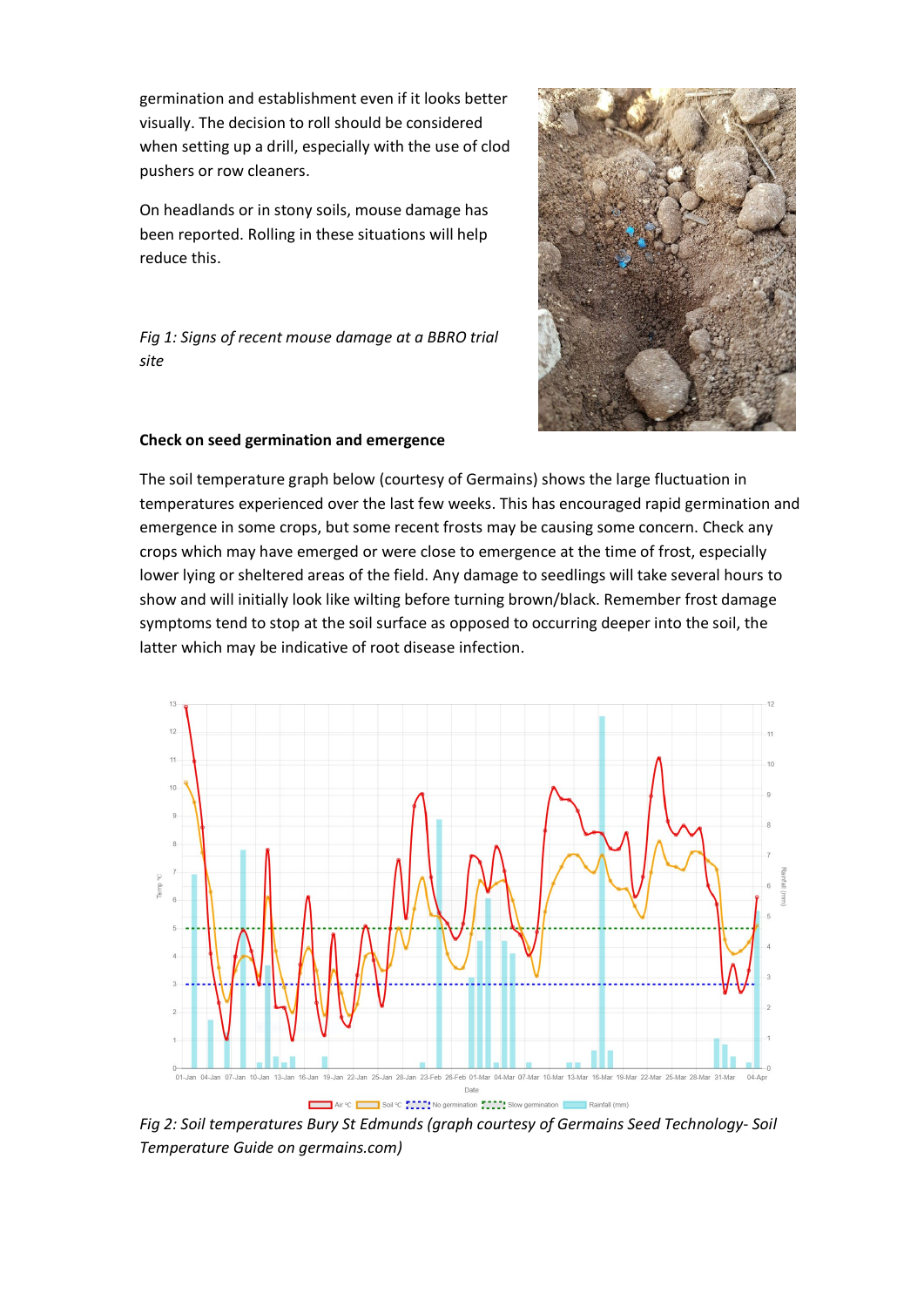At the cotyledon stage, the physiological make-up is designed to manage modest freezing conditions. Besides having thick, waxy cuticles, cotyledons contain high solute concentrations of minerals, sugars, and other compounds that act like a 'natural antifreeze' reducing the freezing point of the tissue. Older plants (2-4-leaf stage) do not have this elevated solute concentration, making them more susceptible to colder temperatures. If you are unsure on whether seedlings are going to survive mark out a length of drill and keep rechecking regrowth.



*Fig 3: Fully expanded cotyledons*

#### **Don't delay with herbicides but watch weather conditions**

Don't miss the opportunity to use a pre-emergence herbicide. The use of a **pre-emergence** residual herbicide (ethofumesate, metamitron) can lengthen the time available to apply postemergence sprays and may help sensitise weeds to post emergence application. In dry soils, pre-emergence activity will be reduced but will increase again with rain and will still add to the efficacy of any post-emergence sprays. Check latest label recommendations on timings and rates. Some products such as Obelix 500 , Effeckt and Ethofol (ethofumesate 500g a.i./L) have revised label authorisations which provide some wider options for use. Where blackgrass is expected then a pre-emergence spray containing ethofumesate should always be considered, unless the crop is on a black organic soil.

As beet crops begin to emerge, keep a close eye on weed growth and what weed species are present, especially if it is warm and soils are moist. **Don't delay in spraying post-emergence herbicides**, especially problem weeds such as knotgrass, mayweed, redshank and pale persicaria. Once these weeds reach the first true leaf stage, they are much harder to control. Remember to use adjuvants, where recommended, to help improve efficacy.

Keep a check on the beet crop growth stage bearing in mind that these may differ between varieties and avoid applying too early when the risk of damage may be higher. Additionally, keep a watch on the forecasted weather conditions, especially for periods of low temperatures, frost or high temperatures and light intensity as well as large fluctuations in day to night temperatures. These are some of the weather factors that can influence susceptibility to damage. In general, stressed crops are more susceptible to damage. Where there is a higher risk, it may be possible to reduce this by the choice of active and/or adjusting rates.

#### **Tailor nitrogen rates**

A minimum of 30-40kg/ha of nitrogen at drilling will be sufficient to drive the early canopy growth to the 6-8 leaf stage, but don't delay in getting your additional nitrogen on to crops, especially if soils are becoming dry. Aim to ensure the remainder of your nitrogen is applied at around full emergence. Make sure there is sufficient time for top-dressed nitrogen to be washed into the soil and available to plants to drive rapid leaf growth. The high cost of fertiliser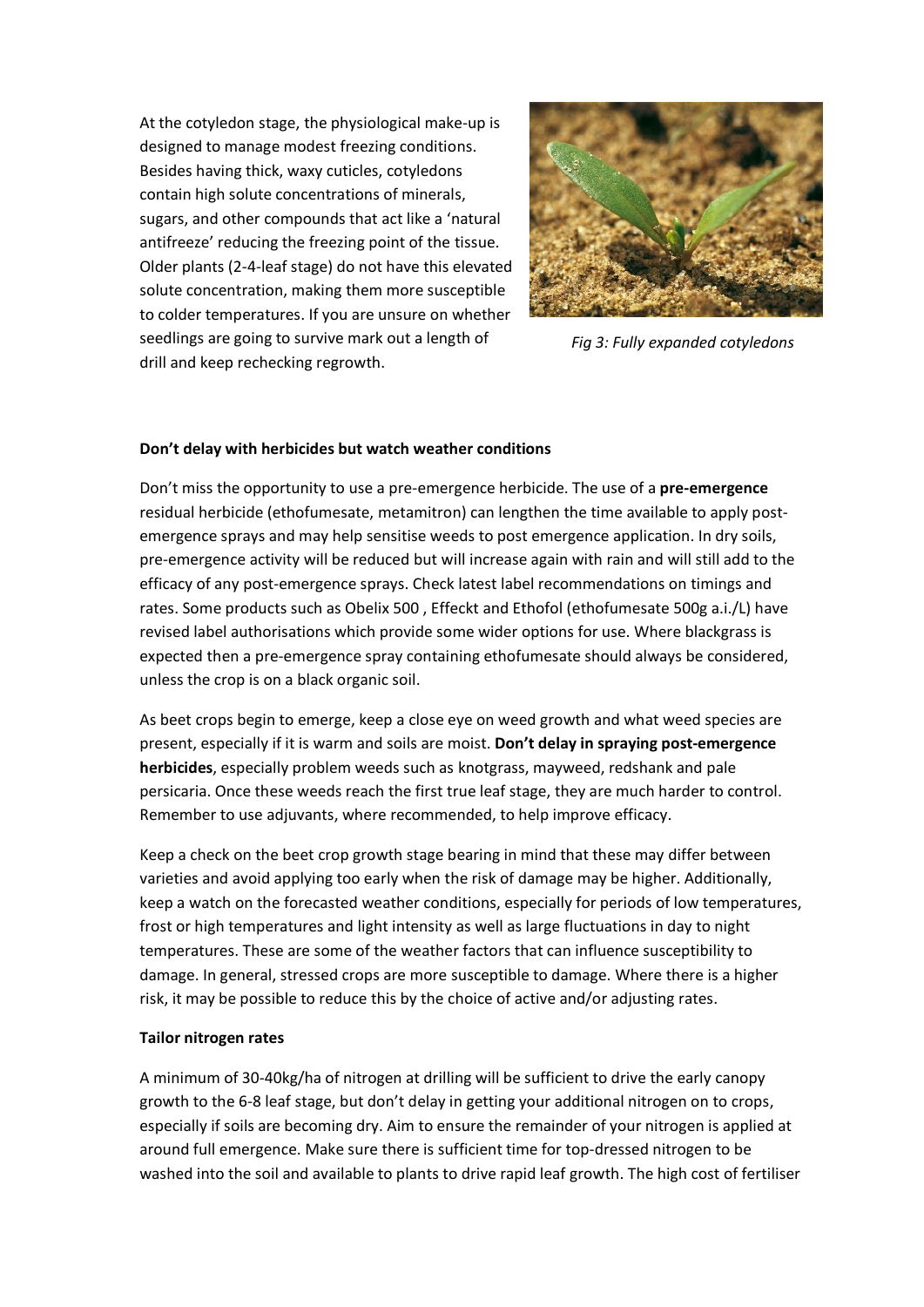means the economic optimum is below the standard recommendation of 120 kg N/ha. If you usually apply 120kg N/ha, consider reducing the overall nitrogen rate to 90-100 kg N/ha, especially if you have placed some of the nitrogen at drilling. Be more conservative in making reductions (use 100 kg N/ha) on very light or thin soils where the soil mineral nitrogen reserves may be lower.

#### **Management of Cruiser & non-Cruiser seed stocks**

Remember that the maximum seed rate for **Cruiser SB treated seed is 1.15 units/ha** (115,000 seeds/ha). For non-Cruiser SB-treated seed, the standard seed rate recommendations can be followed. Remember to check the setting when switching between Cruiser and non-Cruiser seed stocks. If you have both Cruiser and non-Cruiser treated seed, ensure you keep the seed in the right boxes to avoid mixing these up and record where you have drilled different stocks. Remember, if you have to re-drill any crop, you must **not** use Cruiser-treated seed twice in the same field.

### **Remove all potential sources of virus**

As it becomes warmer, remember to keep checking around the farm for potential sources of virus (as well as other pests and diseases such as cercospora) for instance leaf growth on spoil heaps and any remaining beet clamps. Destroy immediately.



*Fig 4: Myzus persicae on broccoli, Suffolk (2nd April)*

BBRO has organised a network of over 40 monitoring sites across the sugar beet growing area and will be checking aphid numbers on both non-Cruiser and Cruiser-treated crops from the middle of April onwards. The Virus Yellows forecast anticipates the first peach-potato aphids to arrive from the 19<sup>th</sup> April onwards. This information will be reported weekly in the Advisory